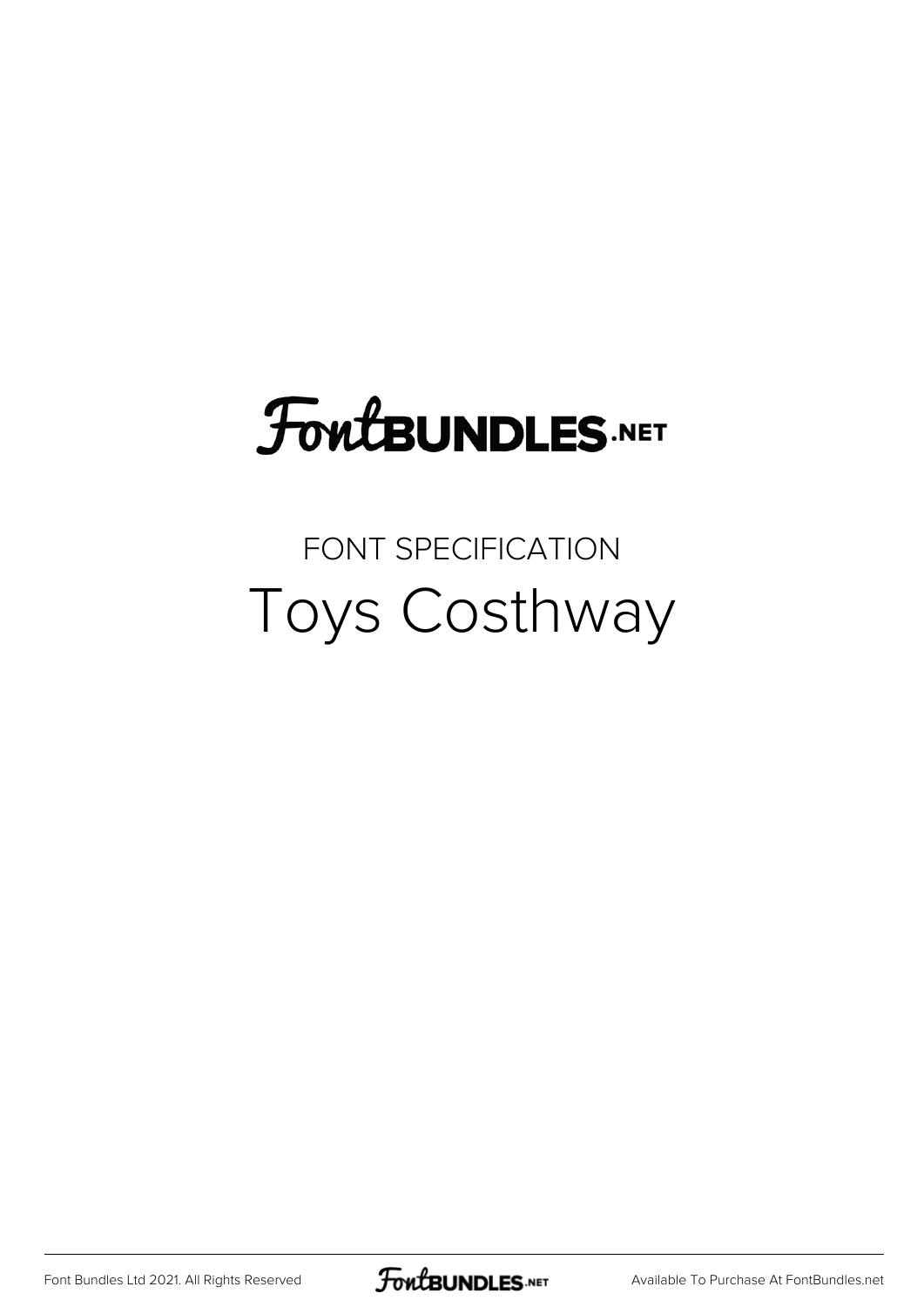Toys CosThway marker - Regular

**Uppercase Characters** 

### ABCDEFGHIJKLMNOP ORSTUUWXYZ

Lowercase Characters

#### abcdefghijkimn ODArstuuwxyz

**Numbers** 

## 0123456189

Punctuation and Symbols

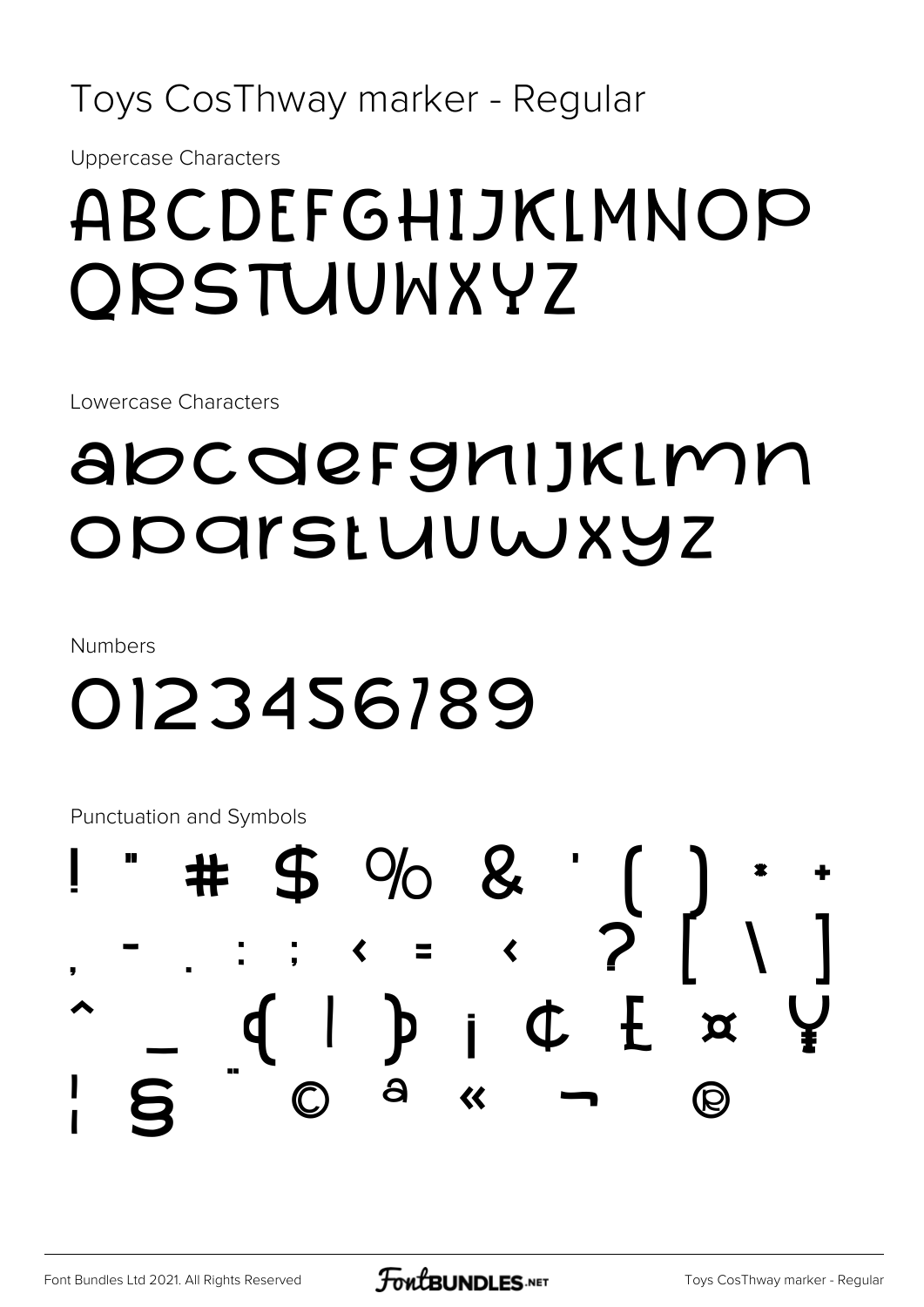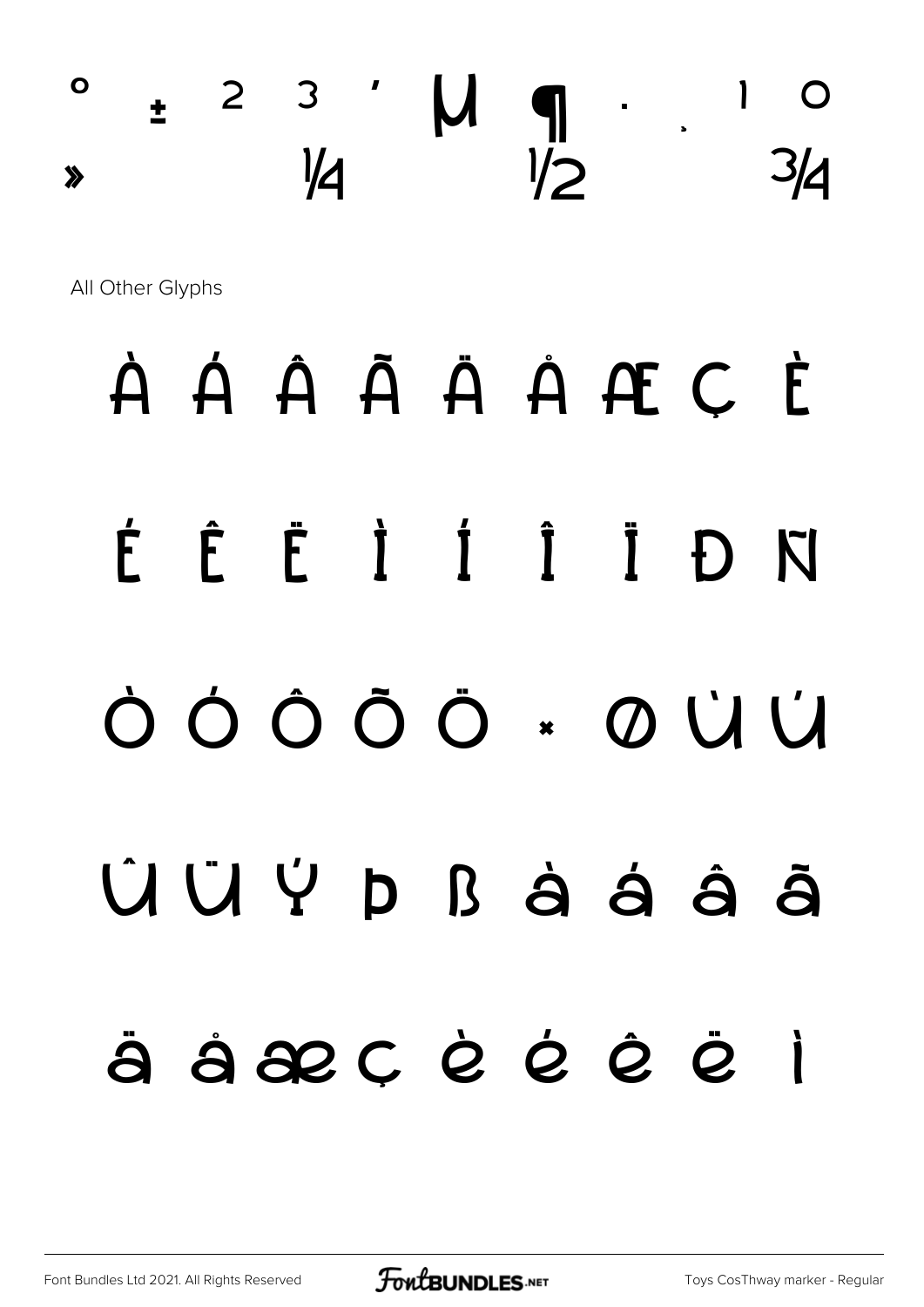# í î ï ð ñ ò ó ô õ ö ÷ ø ù ú û ü ý þ ÿ Ă ă Ą ą Ć ć Č č Ď ď Đ đ Ę ę Ě ě ı Ĺ ĺ Ľ ľ Ł ł Ń ń Ň ň Ö Ö ŒœŔ ŕ Ř ř Ś ś Ş ş Š š Ţ ţ Ť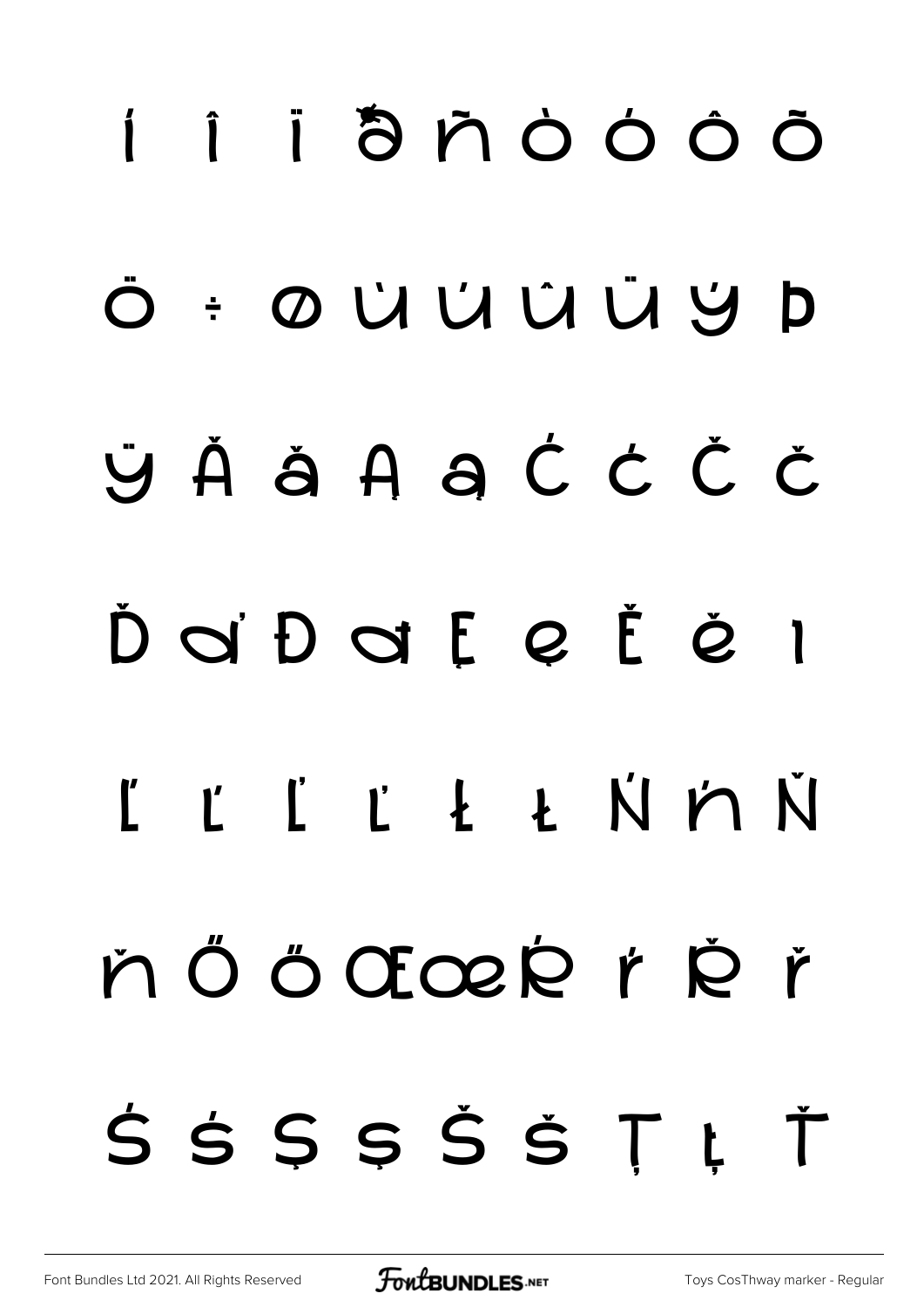## t ÜÜŰÜHY ŻŹ



 $\blacksquare$ y 66  $\mathbf{H}$  $\epsilon$ 

,,  $+ + - 900 < +$  $\overline{1}$ 

/  $\epsilon$ **TM** 

Font Bundles Ltd 2021. All Rights Reserved

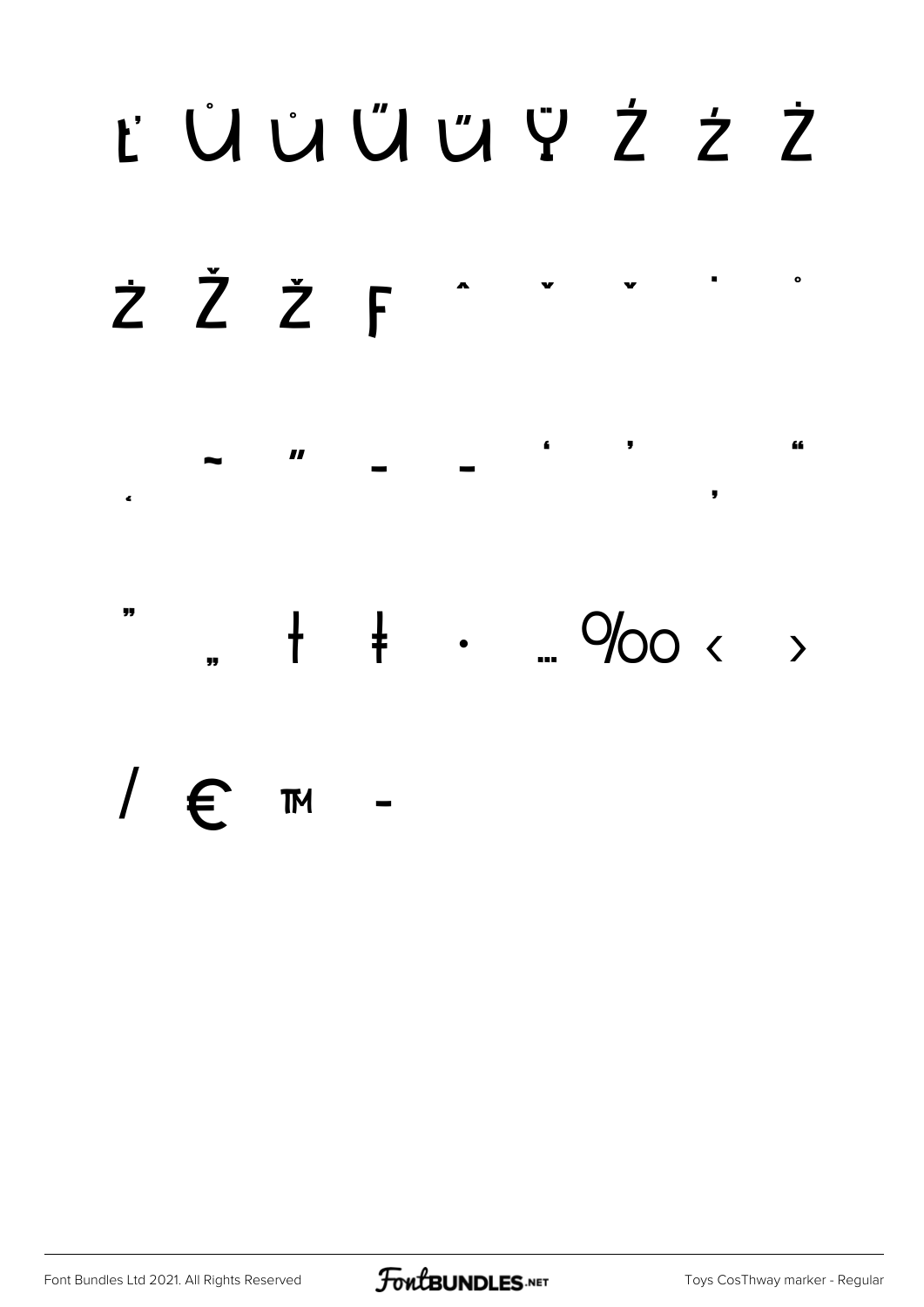#### ra FI FL

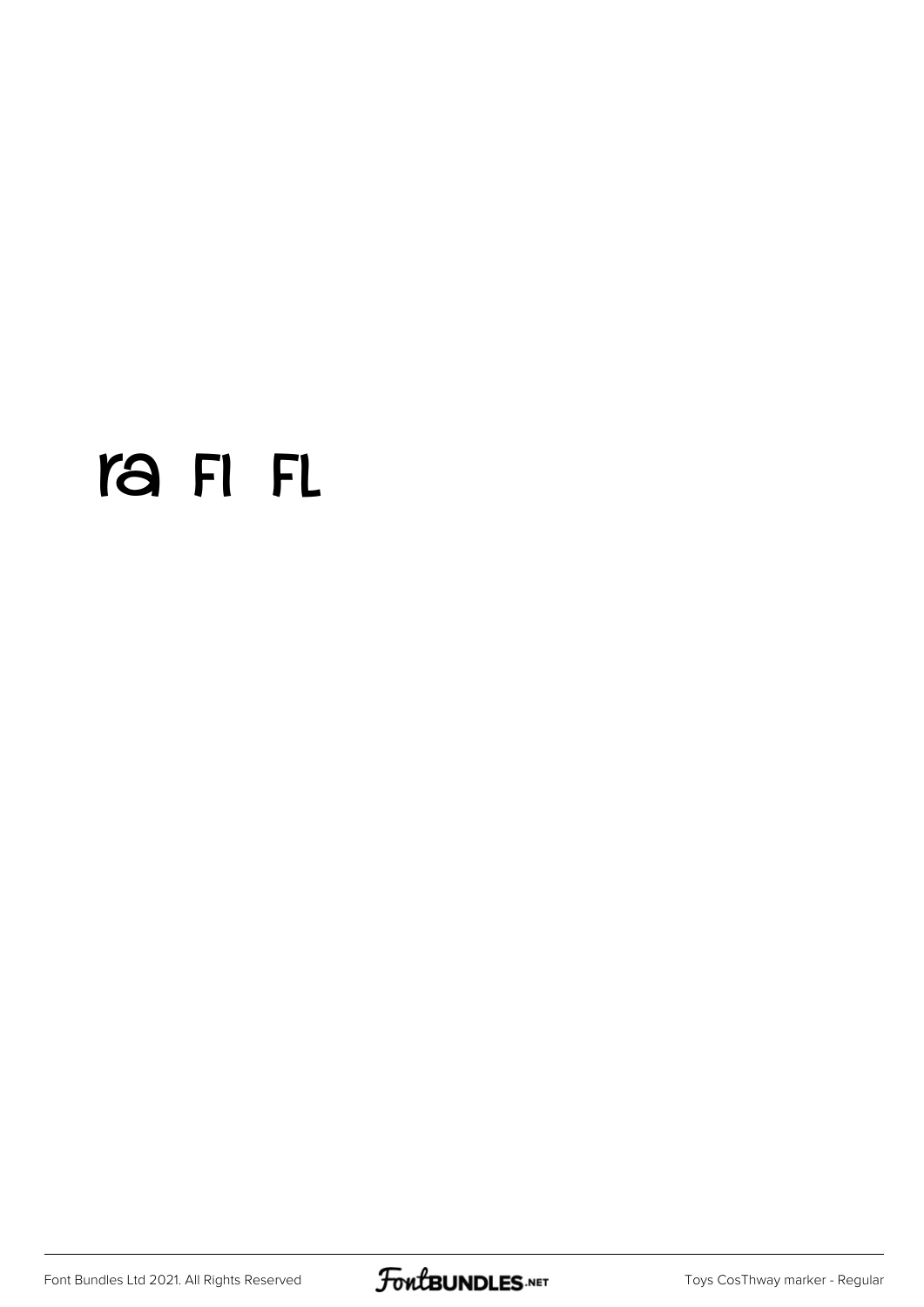#### Toys CosThway - Regular

**Uppercase Characters** 

### ABCDEFGHIJKLMNOP **ORSTUUWXYZ**

Lowercase Characters

#### abcdefghijkimn ODArstuuwxyz

**Numbers** 

### 0123456189

Punctuation and Symbols

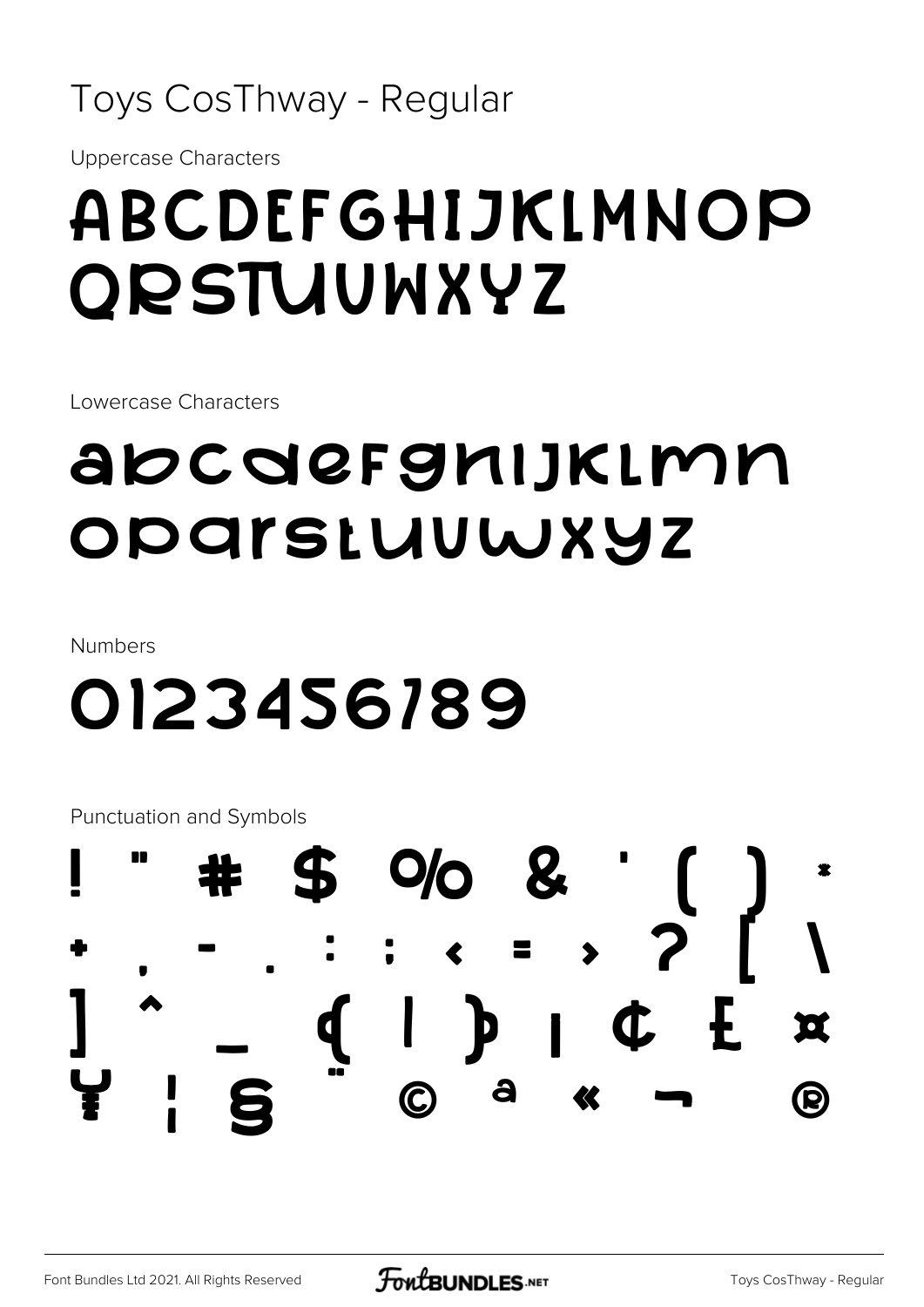#### $\pm$  <sup>2</sup> <sup>3</sup>  $\prime$   $\mu$   $\eta$   $\cdot$ º » ¼ ½ ¾

All Other Glyphs

## À Á Â Ã Ä Å Æ Ç È

# É Ê Ë Ì Í Î Ï Ð Ñ

## Ò Ó Ô Õ Ö × Ø Ù Ú

# Û Ü Ý Þ ß à á â ã

## ä å æ ç è é ê ë ì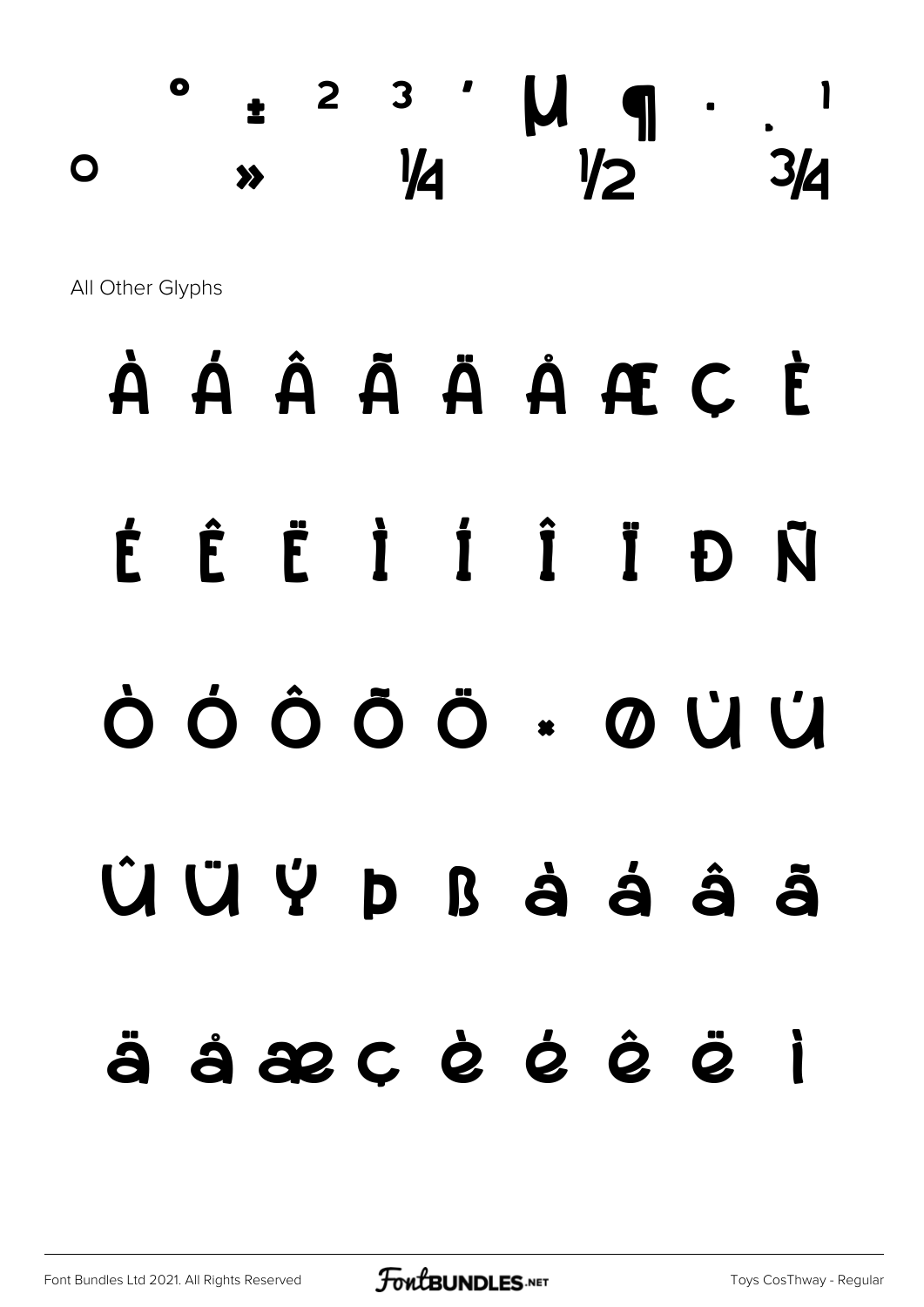# í î ï ð ñ ò ó ô õ ö ÷ ø ù ú û ü ý þ ÿ Ă ă Ą ą Ć ć Č č Ď ď Đ đ Ę ę Ě ě ı Ĺ ĺ Ľ ľ Ł ł Ń ń Ň ň Ö Ö Œœ Ŕ ŕ Ř ř Ś ś Ş ş Š š Ţ ţ Ť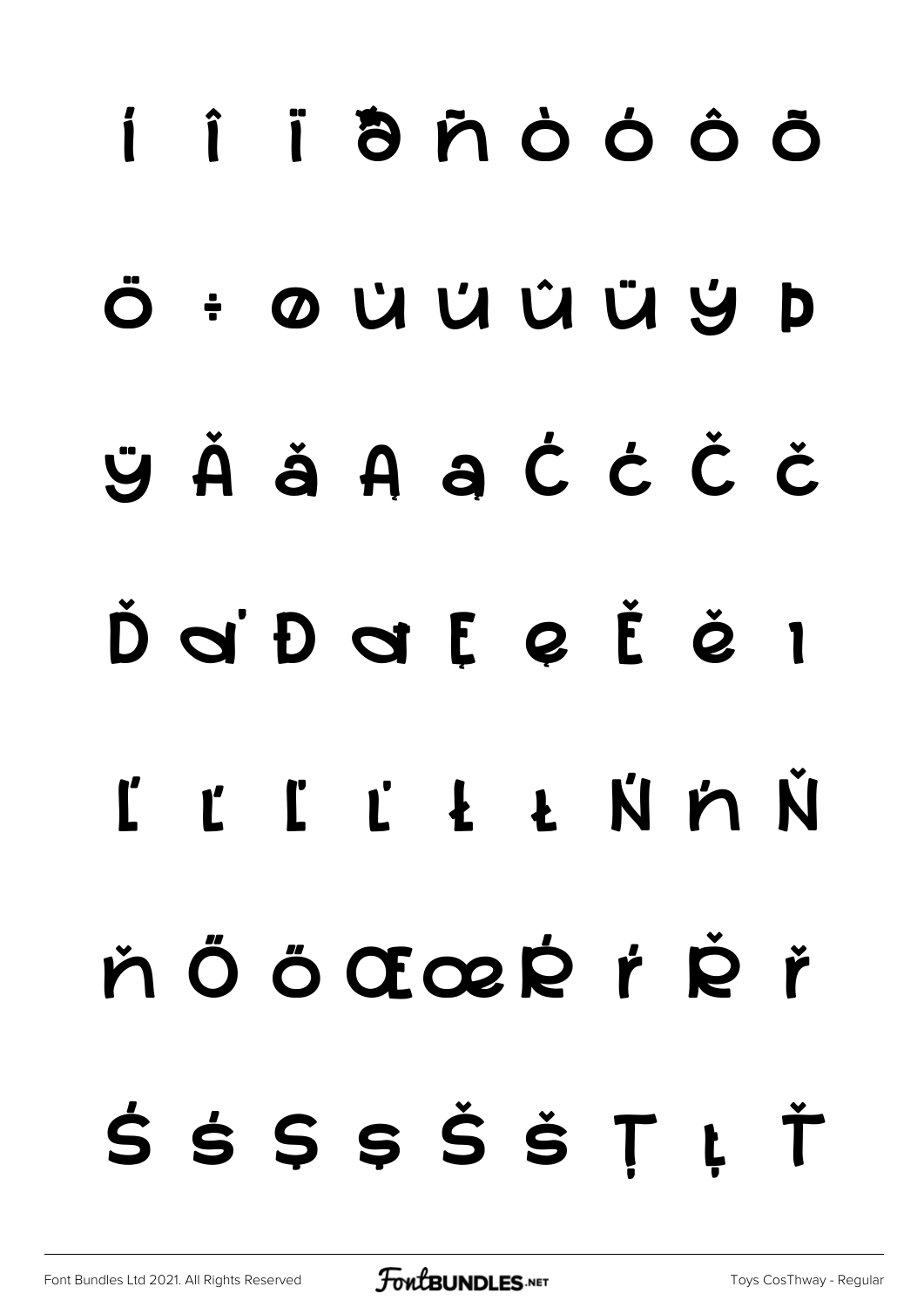## t ÜüÜüFZZ



 $\frac{1}{\sqrt{2}}$  $\frac{1}{2}$  . ... 0/00 < >

 $\ell$  m